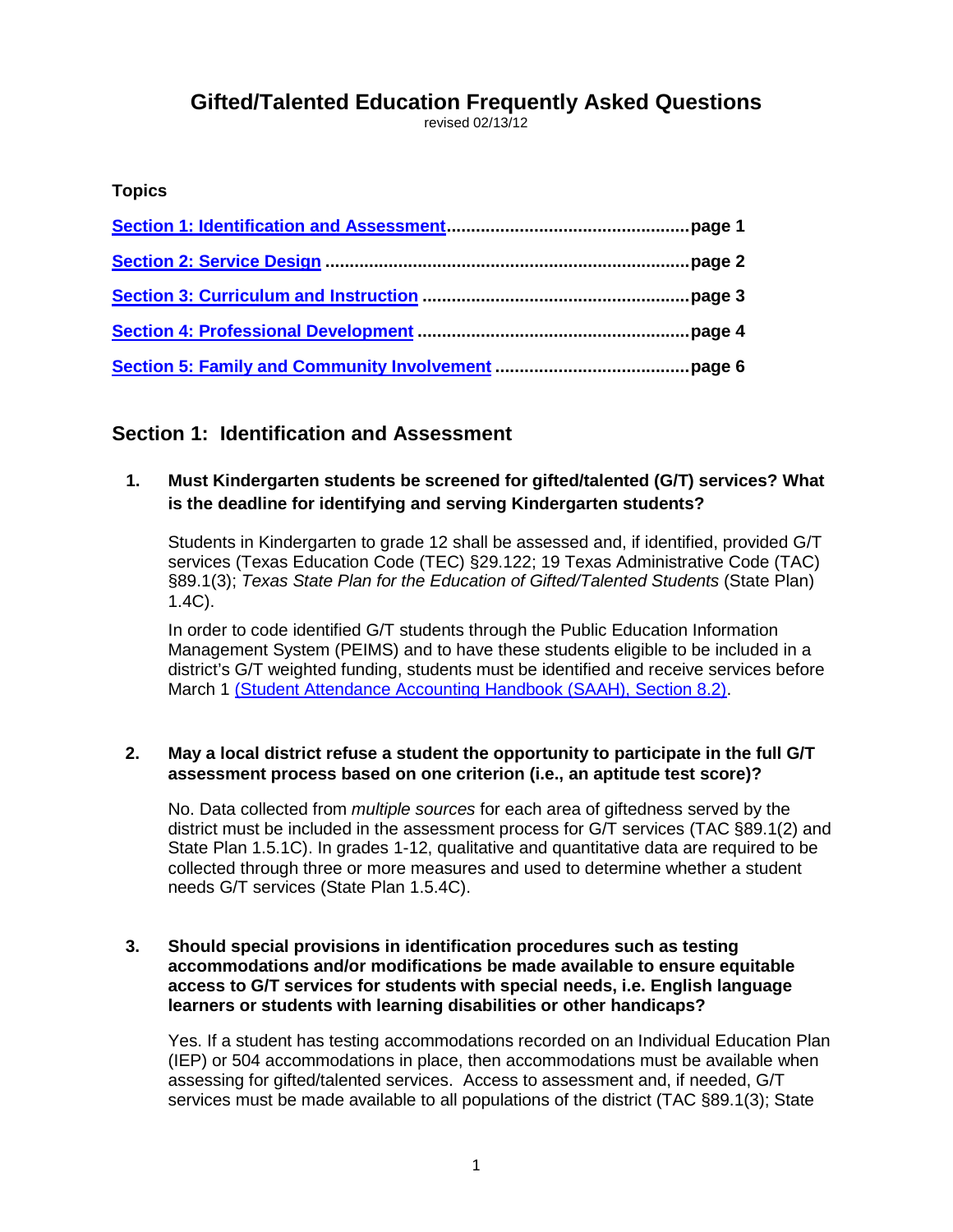Plan 1.6C). Students must be assessed in languages they understand or with nonverbal assessments (State Plan 1.5.2C).

#### **4. How may a district ensure that students with special needs are genuinely considered for services in G/T education?**

Final determination of students' need for G/T services is made by a committee of at least three local district or campus educators who have received training in the nature and needs of G/T students and who have met and reviewed the individual student data (TAC §89.1(4); State Plan 1.7C)

## <span id="page-1-0"></span>**Section 2: Service Design**

### **5. Is participation in the Texas Performance Standards Project (TPSP) required?**

No, school districts are not required to participate in the TPSP. Please note that the TPSP was developed in alignment with the *State Goal for Services for Gifted/Talented Students* and provides one option for schools to meet the requirements of the *Texas State Plan for the Education of Gifted/Talented Students*. TPSP is available for any Texas public school district or charter school to improve the rigor and relevance of its advanced academic instruction in Kindergarten to grade 12. For more information on TPSP, please visit [http://www.texaspsp.org/.](http://www.texaspsp.org/)

#### **6. May a district offer G/T services exclusively at the "zero-hour" period or after school?**

No. A school district is required to offer in-school learning opportunities relevant to the student's area of strength throughout the entire school year (TAC §89.3(3) and State Plan 2.1C). A district may offer *supplemental* services outside of the regular school day.

#### **7. Who is responsible for ensuring that a district is in compliance with state mandates for G/T services?**

The local board of trustees has primary responsibility for ensuring the district is in compliance with all applicable requirements of state education programs (TEC §7.028(b) and TAC §89.5).

#### **8. Must open-enrollment charter schools and/or private schools identify and serve G/T students?**

Open-enrollment charter schools are not required to serve G/T students unless G/T services are included in their charter (TEC §12.059). Private schools are not under the authority of the Texas Education Agency (TEA) and do not receive (G/T weighted) state funding so they are not bound by state law and rule.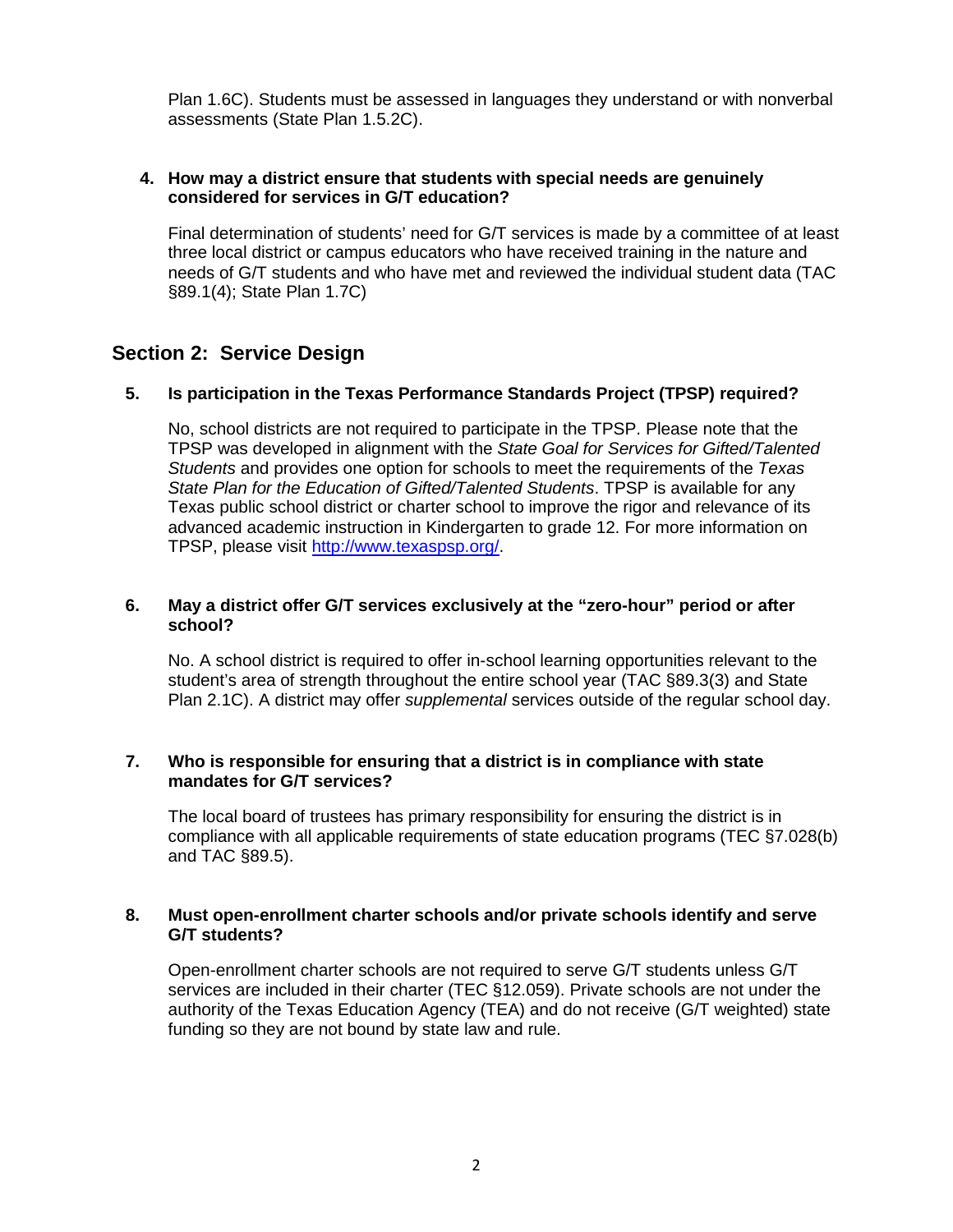#### **9. Must every identified G/T student participate in G/T services?**

No. Parents must have the opportunity to deny services. However, students identified as G/T through PEIMS must be served through a district's defined G/T services (TEC §29.122; TAC §89.1(3) and (5); State Plan 1.4C). School districts are required to provide an array of learning opportunities for G/T students in Kindergarten to grade 12 and shall inform parents of the opportunities (TAC §89.3).

#### **10. May a district offer services in G/T through Advanced Placement (AP®), Pre-AP®, International Baccalaureate (IB), and/or dual credit classes?**

Yes. Local districts have the flexibility to determine through which classes G/T students are served. Districts are required to provide an array of learning opportunities for G/T students in Kindergarten to grade 12 and shall inform parents of the opportunities. Please note that G/T students in AP, Pre-AP, IB, and/or dual credit courses must still receive differentiated instruction from a G/T-trained teacher (TAC §89.3).

#### **11. Must all G/T students enroll in AP, Pre-AP, IB and/or dual credit classes if districts offer G/T services exclusively through these classes?**

While local districts have the flexibility to determine through which classes G/T students are served, districts are required by statute to serve all identified G/T students. Please note that districts are required to provide an array of learning opportunities for G/T students in Kindergarten to grade 12 (TAC §89.3).

#### **12. May G/T students be served in the regular classroom, or are districts required to offer special classes? Is there a minimum time requirement for G/T services?**

G/T students may be served in the regular classroom; however if this is the instructional design that is used to deliver services, the regular classroom teacher must have the 30- hour foundational G/T training as delineated in TAC §89.2(1) and an annual update of six hours of professional development in G/T education (TAC §89.2(2)). Campuses and districts must ensure G/T students have opportunities to work together as a group, work with other students, and work independently during the school day throughout the entire school year as a direct result of G/T service options (TAC §89.3(1) and (3); State Plan 2.2C). Please note that a group is defined as a minimum of three students. In addition, if G/T students are provided services in the regular classroom, students must be assured an array of learning opportunities that are commensurate with their abilities and that emphasize content in the four foundation curricular areas (TAC §89.3(1) and (3); State Plan 2.1C).

There is no minimum time requirement in either law or rule.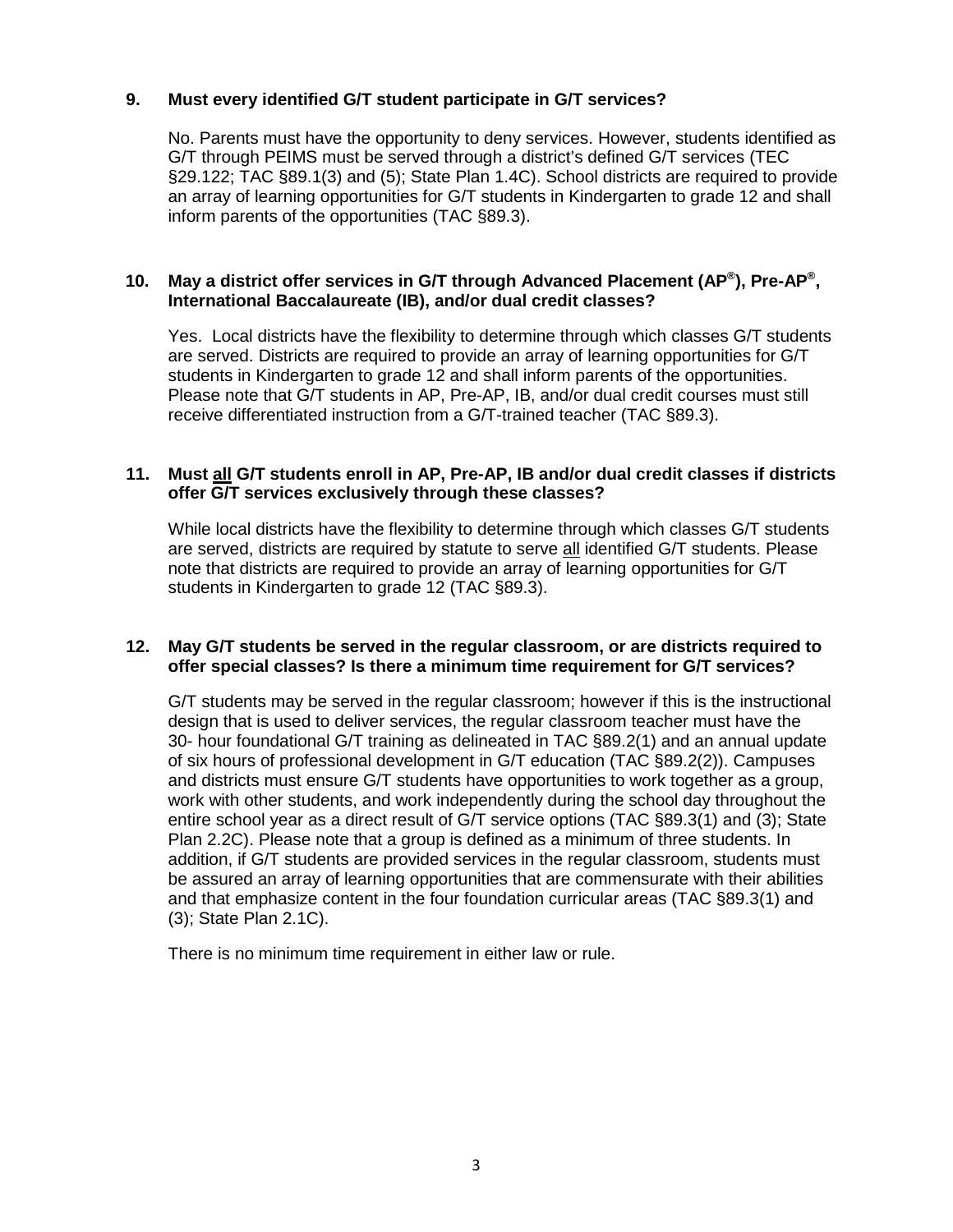#### **13. When is it appropriate to exit or furlough an identified G/T student?**

Policies regarding exiting or furloughing identified G/T students are made at the local level. Provisions regarding furloughs and exiting of students from program services are required to be included in written policies that are approved by the local board of trustees and disseminated to parents (TAC §89.1(5); State Plan 1.2C).

### <span id="page-3-0"></span>**Section 3: Curriculum and Instruction**

#### **14. What is meant by "a continuum of learning"?**

A continuum of learning experiences refers to articulated intellectual, artistic, creative, and/or leadership activities and opportunities that build upon one another each year a student is in school. Instruction must be seamless and vertically aligned in order to achieve the state goal of developing advanced-level products and/or performances (State Plan 3.2C and State Plan Glossary).

#### **15. What is meant by "appropriately challenging learning experiences"?**

An array of learning experiences is a menu of challenging activities or opportunities that fit the unique interests and abilities of advanced-level students (State Plan Glossary). The State Plan requires an array of appropriately challenging learning experiences in each of the four foundation curricular areas be provided for G/T students in Kindergarten to grade12 and parents be informed of the opportunities (TAC §89.3 and State Plan 3.1C).

#### **16. Must a district provide services in each of the four foundation curricular areas?**

Yes. Opportunities that are commensurate with G/T students' abilities and that emphasize content in the four foundation curricular areas must be provided for G/T students in Kindergarten to grade 12 (State Plan 3.1C). Students should be served based on individual strengths and should not be required to participate in all four foundation curricular areas (State Plan 2.1C).

#### **17. If districts serve high school G/T students through Pre-AP, AP, and/or IB courses and students who are not identified G/T are in the class, must the teacher differentiate the curriculum for the G/T students?**

Yes. The State Plan requires that districts provide G/T students an array of learning opportunities that are commensurate with their abilities (State Plan 2.1C). Districts meet the needs of G/T students by modifying the depth, complexity, and pacing of the curriculum and instruction ordinarily provided.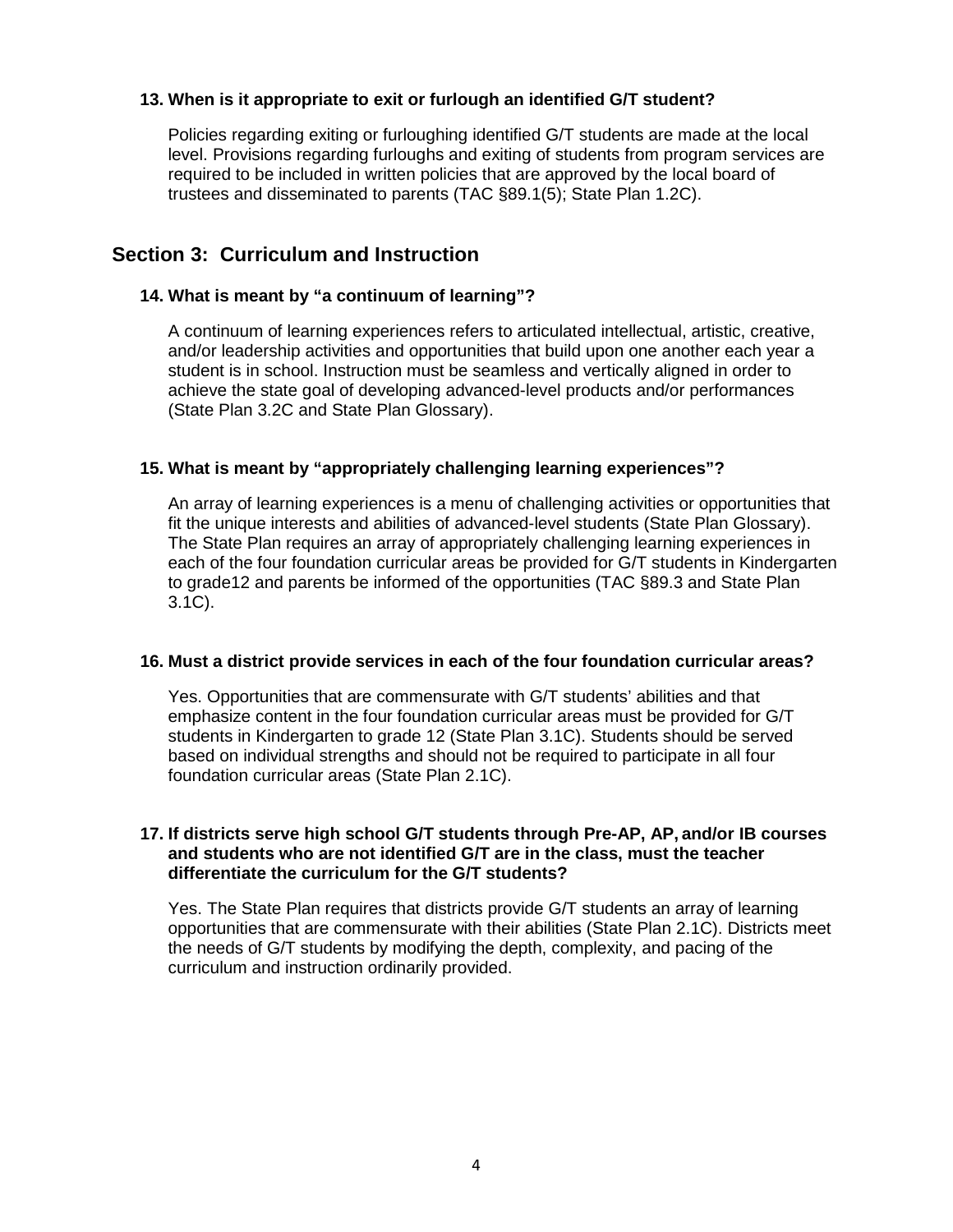## <span id="page-4-0"></span>**Section 4: Professional Development**

#### **18. Who is required to have professional development in G/T education?**

Teachers who provide instruction and services that are a part of the district's defined G/T services are required to receive a minimum of 30 clock hours of professional development *prior* to their assignment to provide G/T services and instruction. This 30-hour training must include nature and needs of G/T students, identification and assessment of G/T students' needs, and curriculum and instruction for G/T students. Teachers without required training must complete the 30-hour training within one semester of assignment to provide G/T services and instruction. Teachers must also receive a minimum of six hours annually of professional development in G/T education (TAC §89.2(1), (2) and (3); State Plan 4.1.1.C, 4.1.2.C and 4.2C).

Administrators and counselors who have authority for service decisions for G/T students are required to receive six hours of professional development that includes nature and needs of G/T students and service options for G/T students (TAC §89.2(4); State Plan 4.3C). Any campus or district-level administrator (including the superintendent) or counselor who has authority to make scheduling, hiring, and/or program decisions should have the six hours of training (TAC §89.2(4); State Plan 4.3C).

#### **19. If a teacher completed the 30-hour foundational G/T training several years ago and has not continued with the 6-hour annual G/T professional development updates, must he/she retake the 30-hour training to be considered a G/T trained teacher in Texas?**

There is no such requirement in law or rule; however local district policies may include this requirement.

#### **20. Must all teachers complete the annual six-hour G/T professional development update?**

All teachers who provide instruction and services that are a part of the district's defined gifted/talented services program for G/T students must receive a minimum of six hours annually of professional development in G/T education that is related to state teacher education standards(TAC §89.2(3); TAC §233.1; State Plan 4.2C).

### **21. Must administrators/counselors participate in a six-hour G/T professional development update each year?**

There is no such requirement for districts to be in compliance with rule; however, local district policies may include this requirement. Exemplary programs require an annual sixhour G/T update for administrators/counselors as indicated in the State Plan 4.3E.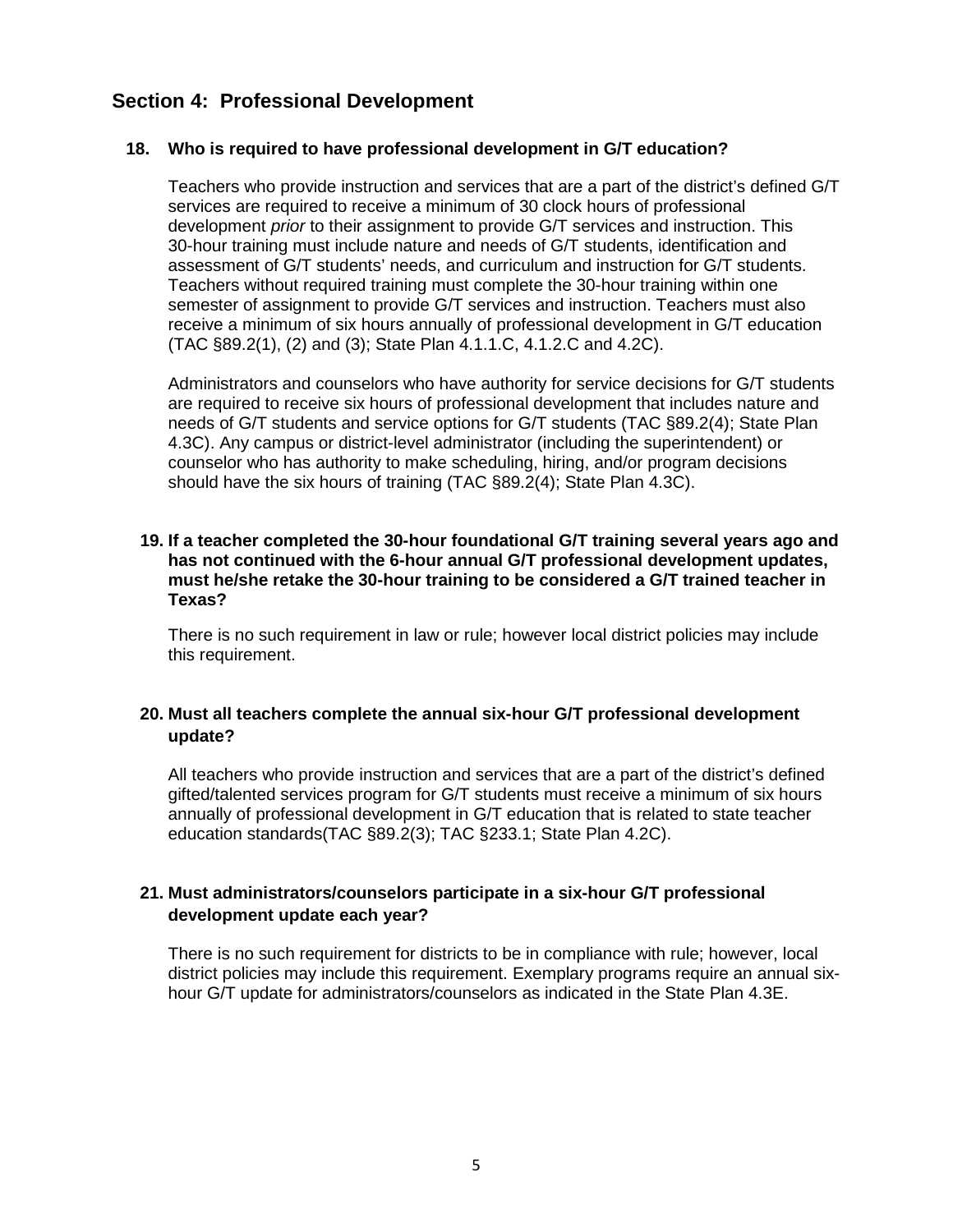#### **22. What training should be offered to teachers in the required six-hour annual G/T professional development update?**

The decision not to mandate what should be offered as six-hour update training was deliberate. The annual update should be based on individual teacher needs related to the objectives of the district's G/T program services. The intent of the six-hour update is to provide teachers of G/T students with training that will enable the teacher to differentiate and adjust the depth, complexity, and pacing of lessons to meet the needs of G/T students. The teacher and his/her supervisor may collaboratively make this decision based on the needs identified in campus and district improvement plans (TAC §89.2(3); State Plan 3.4C).

#### **23. Is a teacher who has completed the 30-hour foundational G/T training considered G/T certified in Texas?**

No. *G/T certified* refers to a teacher who has obtained the G/T Supplemental Certificate available through the State Board of Educator Certification after successfully challenging the G/T TExES. This certificate alone, however, does not qualify a teacher to teach gifted students in Texas. It must be accompanied by the 30-hour foundational G/T training required by TAC §89.2. A teacher with the appropriate 30-hour training, but without the supplemental certificate, is considered G/T trained (TAC §89.2 and State Plan 4.1.1C).

#### **24. Are Pre-AP/AP or IB teachers required to complete the 30-hour foundational G/T training? If so, can their Pre-AP/AP or IB training count toward G/T training requirements?**

If Pre-AP/AP or IBclasses serve as the mode of delivery for services to G/T students, teachers must have the required 30-hour foundational G/T training. Substitutions from the College Board five-day summer institute or IBO training may be made for the curriculum and instruction component of the 30-hour foundational G/T training, but the teacher would still require training in the nature and needs of G/T students and identification and assessment of G/T students' needs.

## <span id="page-5-0"></span>**Section 5: Family and Community Involvement**

#### **25. Must districts/campuses offer a parent awareness session each year?**

For a district to be in compliance with the State Plan, no annual parent meeting is required. Please note that school districts are required to provide certain information to parents. This includes informing parents of the array of learning opportunities available for G/T students in Kindergarten to grade 12 (State Plan 5.2C) and disseminating written policies on student identification to parents (State Plan 5.1C). For a district to be recommended by this indicator, orientation and periodic updates are provided for parents of students identified for and provided G/T services (State Plan 5.2.1R).